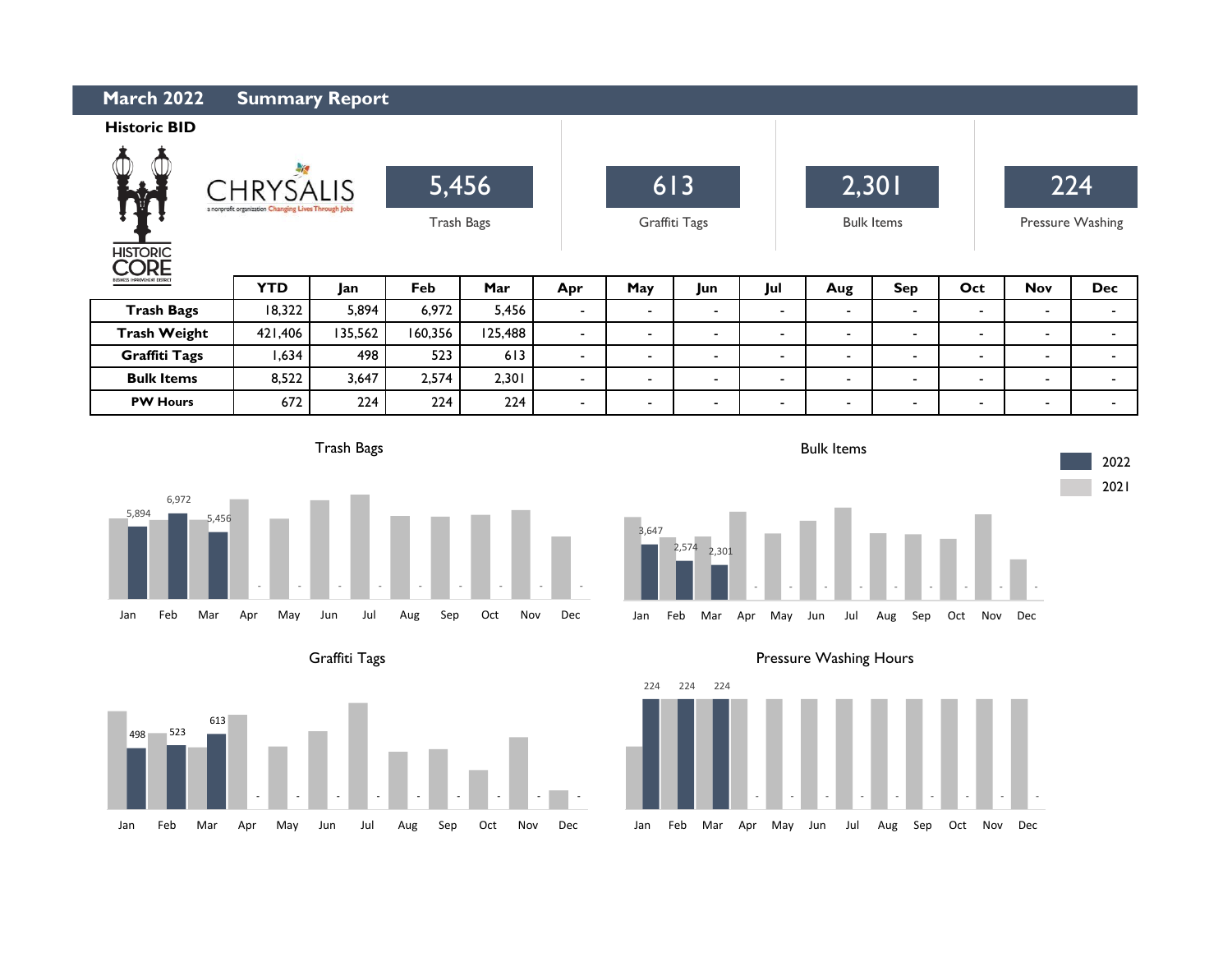## **Summary Report March 2022**

## **Historic BID**